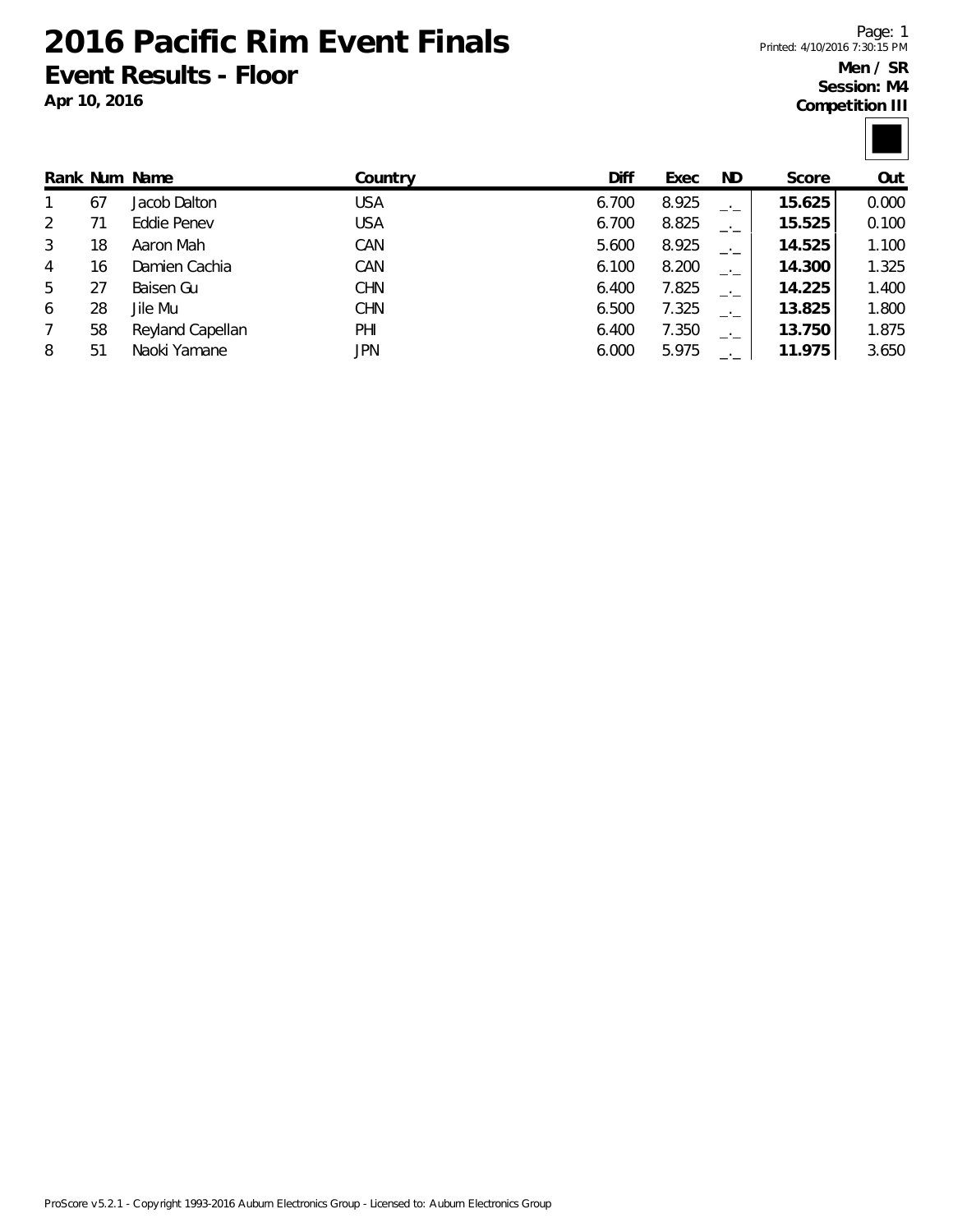**2016 Pacific Rim Event Finals Event Results - Pommel**

**Apr 10, 2016**

Page: 1 Printed: 4/10/2016 7:30:16 PM **Men / SR Session: M4**

**Competition III**



|   |    | Rank Num Name   | Countrv    | Diff  | Exec  | ND.     | Score  | Out   |
|---|----|-----------------|------------|-------|-------|---------|--------|-------|
|   | 69 | Alex Naddour    | <b>USA</b> | 6.900 | 8.750 |         | 15.650 | 0.000 |
| 2 | 68 | Sam Mikulak     | <b>USA</b> | 6.100 | 8.850 | $-1$    | 14.950 | 0.700 |
| 3 | 30 | Xiaoming Wu     | <b>CHN</b> | 6.200 | 8.550 | —.<br>— | 14.750 | 0.900 |
| 4 | 16 | Damien Cachia   | CAN        | 6.300 | 8.425 | $-1$    | 14.725 | 0.925 |
| 5 | 31 | Jingyuan Zou    | <b>CHN</b> | 6.100 | 8.325 | —'—     | 14.425 | 1.225 |
| 6 | 14 | Luke Wadsworth  | <b>AUS</b> | 5.300 | 8.575 | $-1$    | 13.875 | 1.775 |
|   | 19 | Scott Nabata    | CAN        | 6.000 | 7.475 | —'—     | 13.475 | 2.175 |
| 8 | 64 | Ko-Chiang Huang | TPE        | 4.800 | 6.500 |         | 11.300 | 4.350 |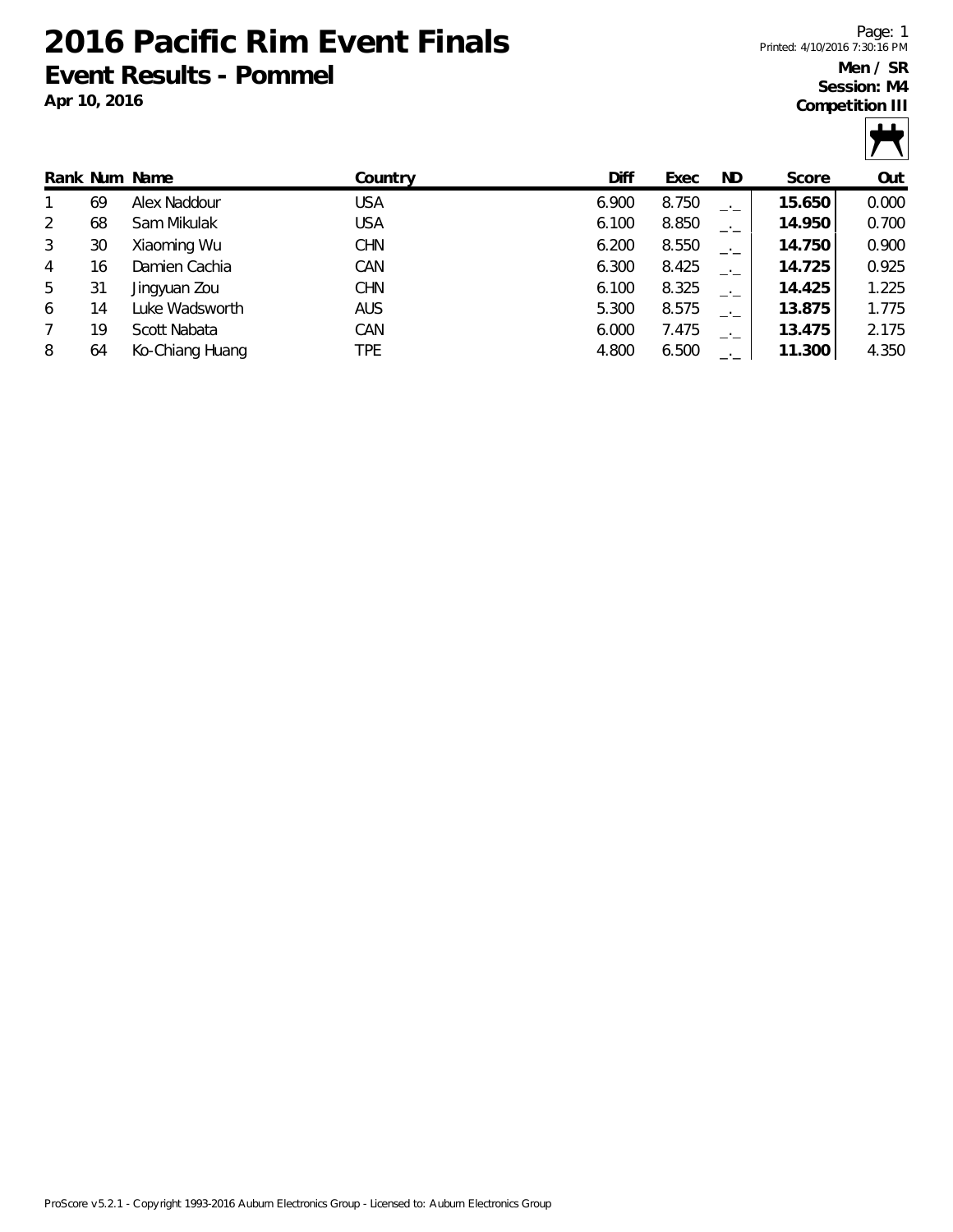**2016 Pacific Rim Event Finals Event Results - Rings**

**Apr 10, 2016**

Page: 1 Printed: 4/10/2016 7:30:17 PM

**Men / SR Session: M4 Competition III**

|--|

|             |    | Rank Num Name       | Country    | Diff  | Exec  | ND.           | Score  | Out   |
|-------------|----|---------------------|------------|-------|-------|---------------|--------|-------|
|             | 72 | Donnell Whittenburg | USA        | 6.700 | 9.225 |               | 15.925 | 0.000 |
| 2           | 70 | John Orozco         | USA        | 6.300 | 9.025 | $\rightarrow$ | 15.325 | 0.600 |
| 3           | 26 | Weifeng Cai         | <b>CHN</b> | 6.500 | 8.375 |               | 14.875 | 1.050 |
| $4^{\star}$ | 33 | Javier Sandoval     | <b>COL</b> | 6.500 | 8.325 | $\rightarrow$ | 14.825 | 1.100 |
| $4^*$       | 30 | Xiaoming Wu         | <b>CHN</b> | 6.500 | 8.325 |               | 14.825 | 1.100 |
| 6           | 16 | Damien Cachia       | CAN        | 6.000 | 8.625 | $-1$          | 14.625 | 1.300 |
| 7           | 34 | Carlos Calvo        | <b>COL</b> | 6.400 | 8.175 | $-1$          | 14.575 | 1.350 |
| 8           | 49 | Yujiro Terachi      | JPN        | 5.800 | 8.350 |               | 14.150 | 1.775 |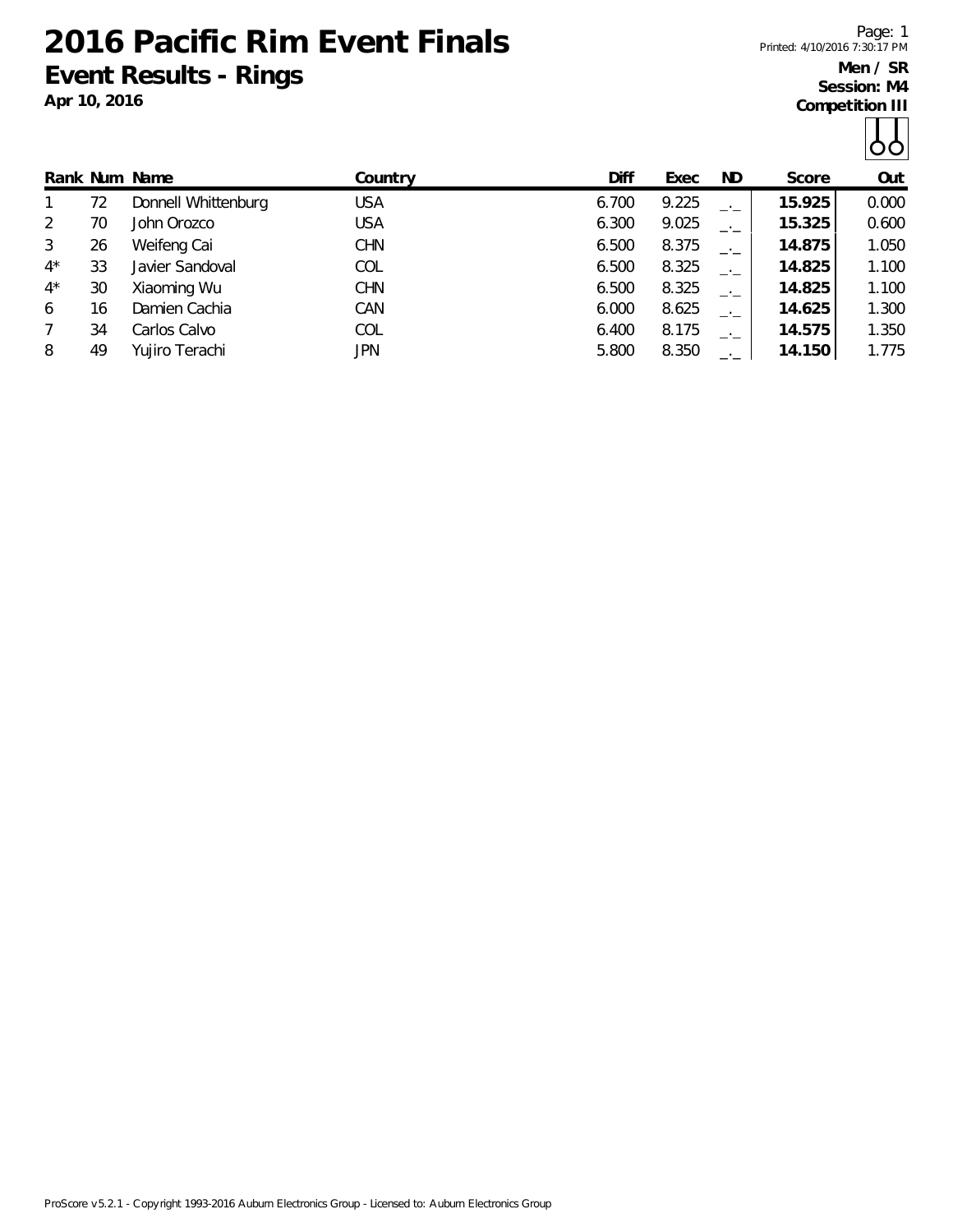## **2016 Pacific Rim Event Finals Event Results - Vault**

**Apr 10, 2016**

Page: 1 Printed: 4/10/2016 9:19:45 PM **Men / SR**

**Session: M4 Competition III**

 $\tau$ 

|                |    |                           |            |                |                |                  |        | ┻     |
|----------------|----|---------------------------|------------|----------------|----------------|------------------|--------|-------|
|                |    | Rank Num Name             | Country    | Diff           | Exec           | ND               | Score  | Out   |
|                | 71 | Eddie Penev               | <b>USA</b> | 5.800<br>5.600 | 9.300<br>9.600 | $-0.1$<br>$-1$   | 15.100 | 0.000 |
| 2              | 72 | Donnell Whittenburg       | <b>USA</b> | 6.400<br>5.600 | 9.300<br>8.850 | $-1$<br>$-1$     | 15.075 | 0.025 |
| 3              | 49 | Yujiro Terachi            | JPN        | 5.200<br>5.600 | 9.125<br>9.150 | $-0.3$<br>$-1$   | 14.387 | 0.713 |
| 4              | 62 | Mao-Hua Chiu              | TPE        | 5.600<br>5.200 | 8.500<br>8.700 | $-1$<br>$-0.1$   | 13.950 | 1.150 |
| 5              | 16 | Damien Cachia             | CAN        | 5.600<br>5.600 | 9.050<br>8.025 | $-0.1$<br>$-0.3$ | 13.937 | 1.163 |
| 6              | 13 | <b>Christopher Remkes</b> | <b>AUS</b> | 6.000<br>5.600 | 8.050<br>8.200 | $-0.3$<br>$-0.3$ | 13.625 | 1.475 |
| $\overline{7}$ | 58 | Reyland Capellan          | PHI        | 6.000<br>5.600 | 8.175<br>8.000 | $-0.3$<br>$-0.3$ | 13.587 | 1.513 |
| 8              | 41 | Man Hin Jim               | <b>HKG</b> | 5.600<br>5.200 | 7.650<br>8.675 | $-0.3$<br>$-0.1$ | 13.362 | 1.738 |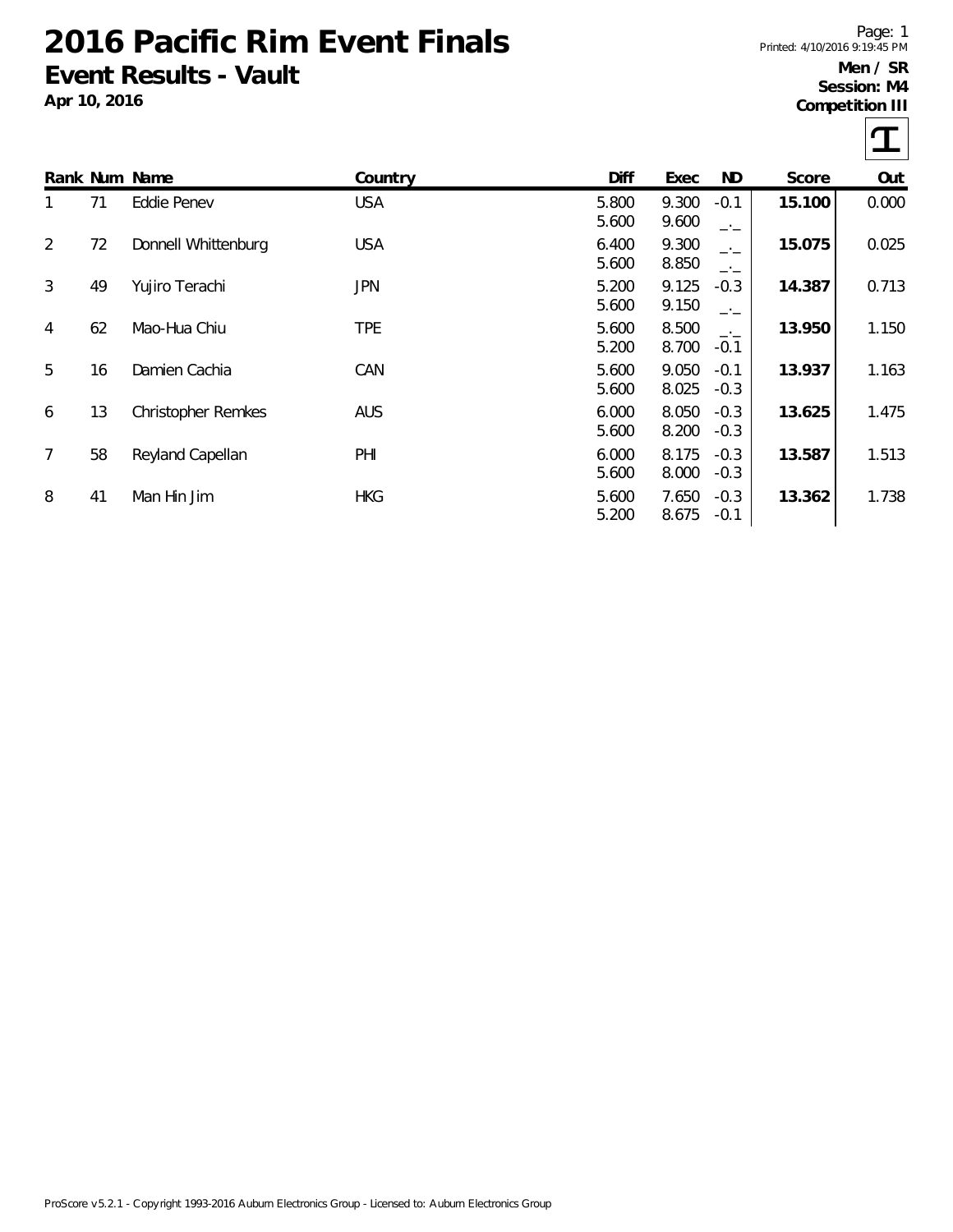**2016 Pacific Rim Event Finals Event Results - P Bars**

**Apr 10, 2016**

Page: 1 Printed: 4/10/2016 9:19:46 PM **Men / SR Session: M4**

**Competition III**

 $|\mathbf{H}|$ 

|   |    |                     |            |       |       |      |        | .     |
|---|----|---------------------|------------|-------|-------|------|--------|-------|
|   |    | Rank Num Name       | Country    | Diff  | Exec  | ND   | Score  | Out   |
|   | 72 | Donnell Whittenburg | <b>USA</b> | 6.900 | 8.900 | —'—  | 15.800 | 0.000 |
| 2 | 26 | Weifeng Cai         | <b>CHN</b> | 6.900 | 8.850 | —'—  | 15.750 | 0.050 |
| 3 | 33 | Javier Sandoval     | COL        | 6.900 | 8.500 | —'—  | 15.400 | 0.400 |
| 4 | 70 | John Orozco         | <b>USA</b> | 6.700 | 8.675 | —'—  | 15.375 | 0.425 |
| 5 | 34 | Carlos Calvo        | COL        | 6.200 | 8.575 | $-1$ | 14.775 | 1.025 |
| 6 | 29 | Peng Wang           | <b>CHN</b> | 6.200 | 8.400 | —'—  | 14.600 | 1.200 |
|   |    | Michael Mercieca    | <b>AUS</b> | 5.800 | 8.700 | —'—  | 14.500 | 1.300 |
| 8 | 56 | Callum Phillips     | NZL        | 4.800 | 8.900 |      | 13.700 | 2.100 |